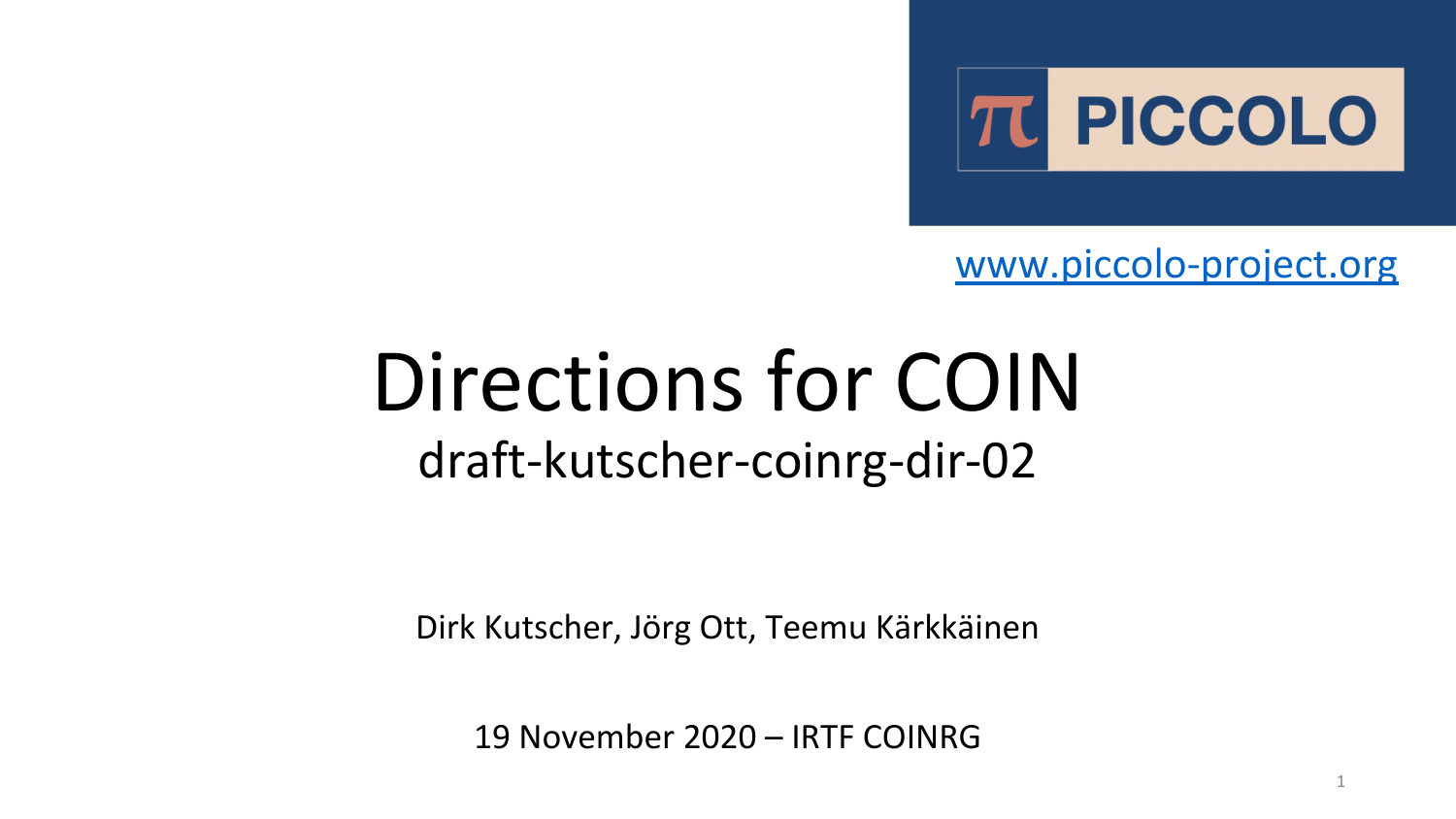#### Intention

- •What does in-network really mean?
	- Exploring numerous (present and future) options
- Some thoughts on computing
	- Looking at code and its provisioning, execution, etc.
- •What could/should COIN look at?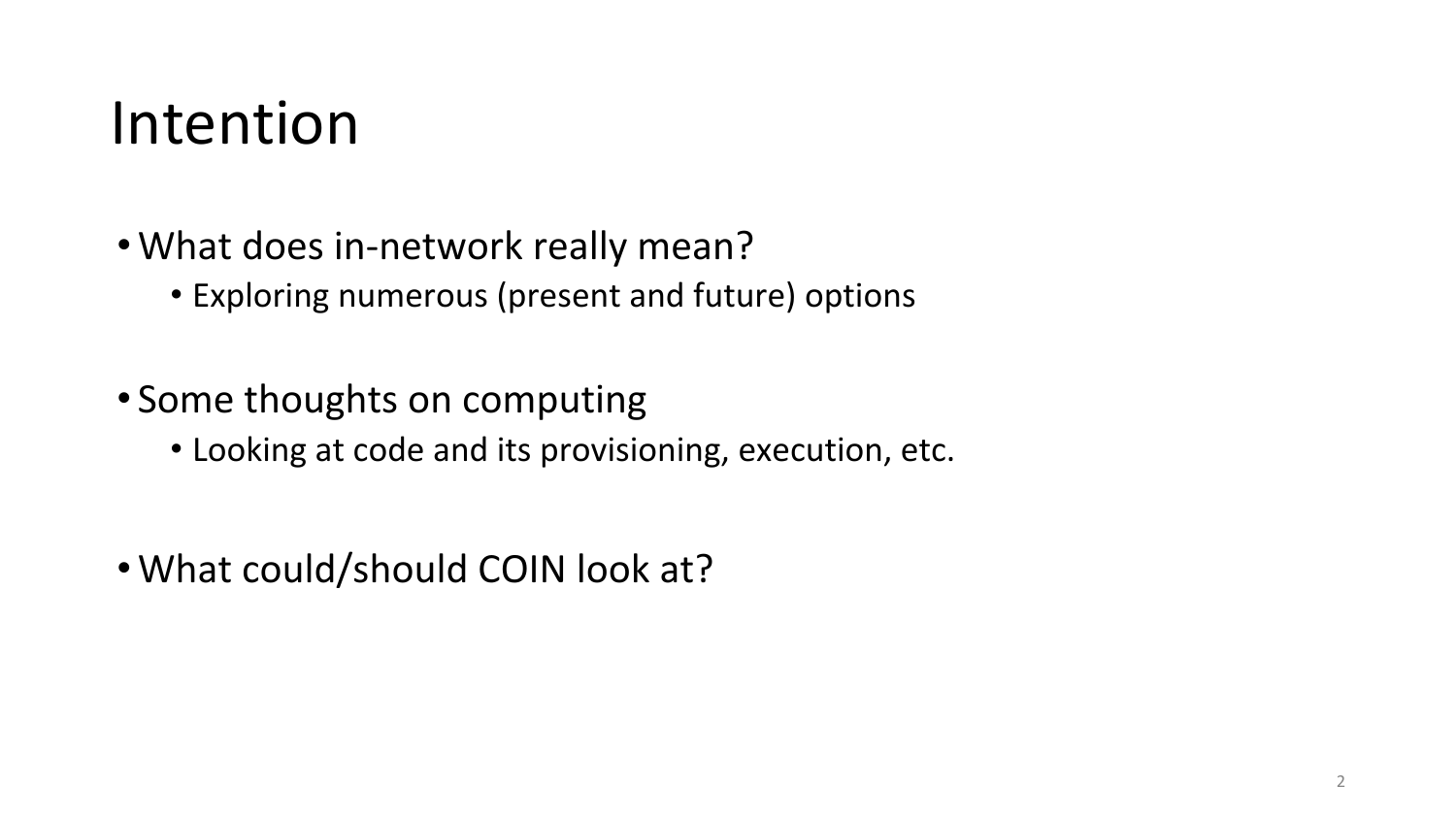# This Draft

Different types of in-network computing systems

Examples: CFN-ICN & Akka

**Terminology** 

Research Challenges

Characterizing Computing in the Network vs. Packet Processing & Networked Computing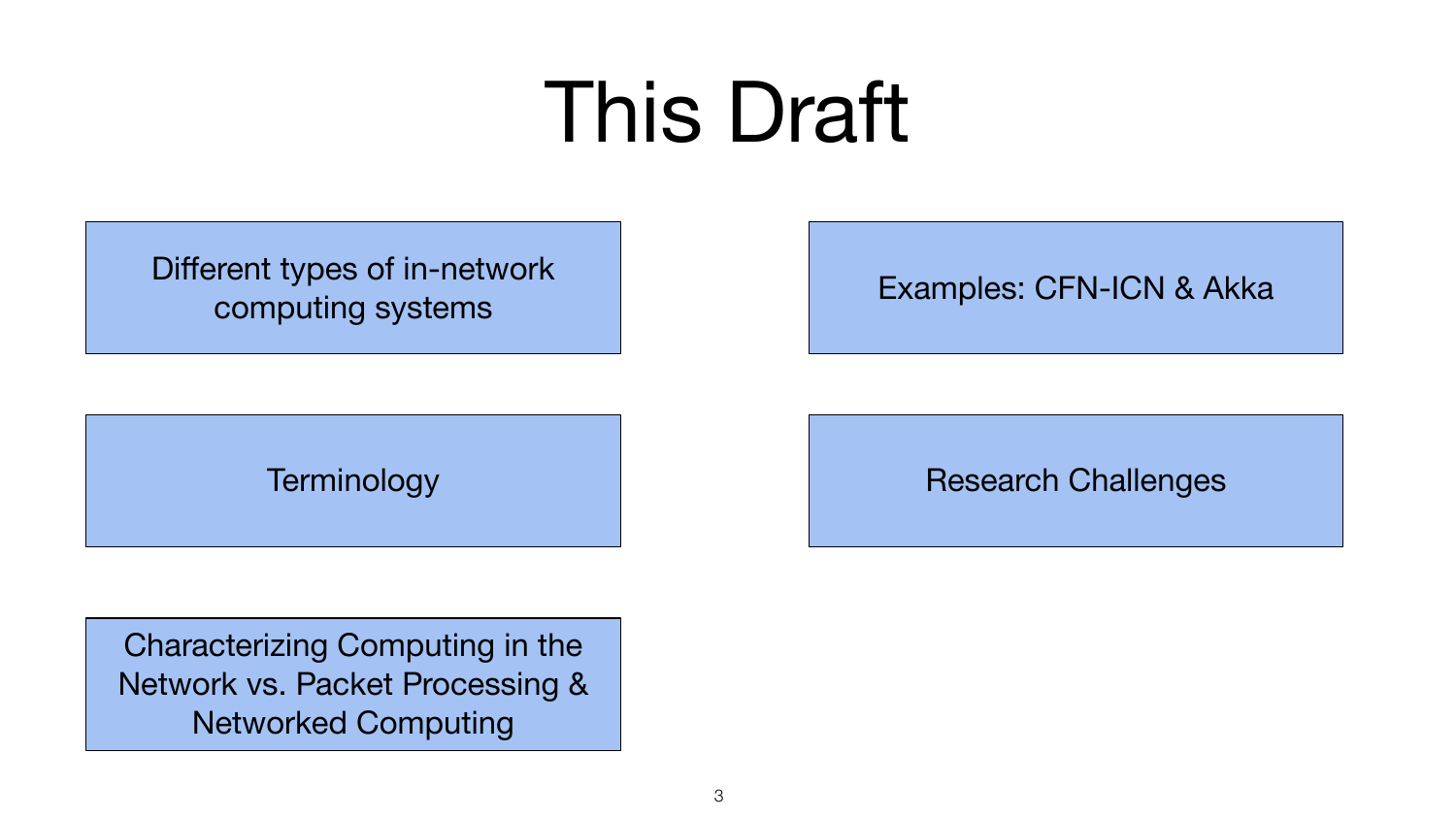#### Status update

- Accepted as RG item
- Received feedback by Xavier (THANKS!)
- Had additionals rounds of discussions with co-authors and collaborators
- Currently working with application developers on new use cases (beyond Data Center and MEC)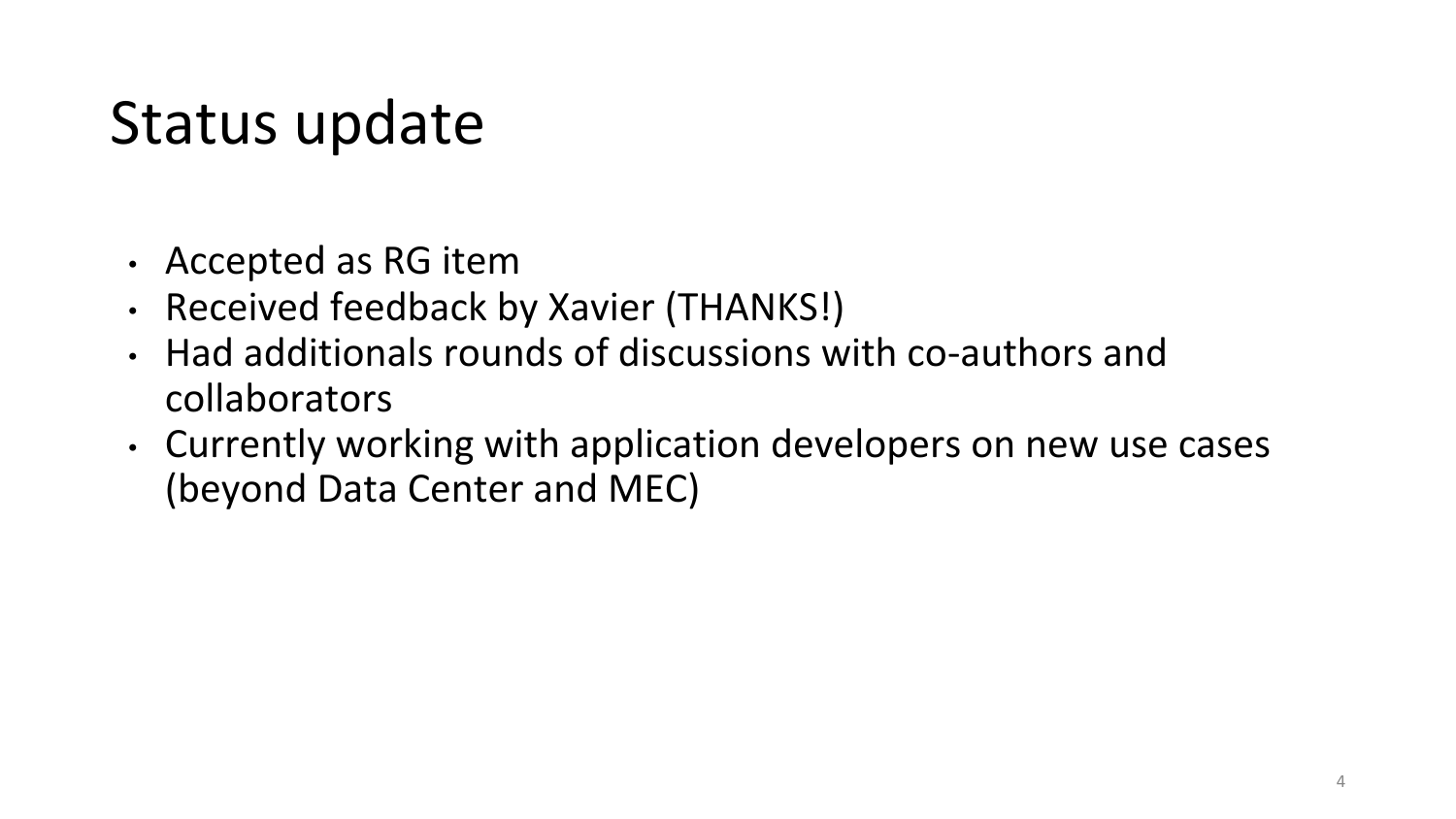## Feedback and Relevant Questions

- Editorial comments and terminology clarification
- The extent and relevance of packet processing
- Discovery aspects in research challenges
- Who is the user?
	- Already discussed source of code (user vs. service provider)
		- Instantiator may or may not be distinct from user
	- Add more discussion of who invokes in-network compute functions
		- "Foreground" operation: End user (human, device, …) vs. other (in-network) function
		- "Background" operation: daemon, cron job, service
- Related: lifetime / lifecycle of in-network compute functions?
- Result provenance?
	- Usability of intermediate results across versions?
- Impact of Mobility?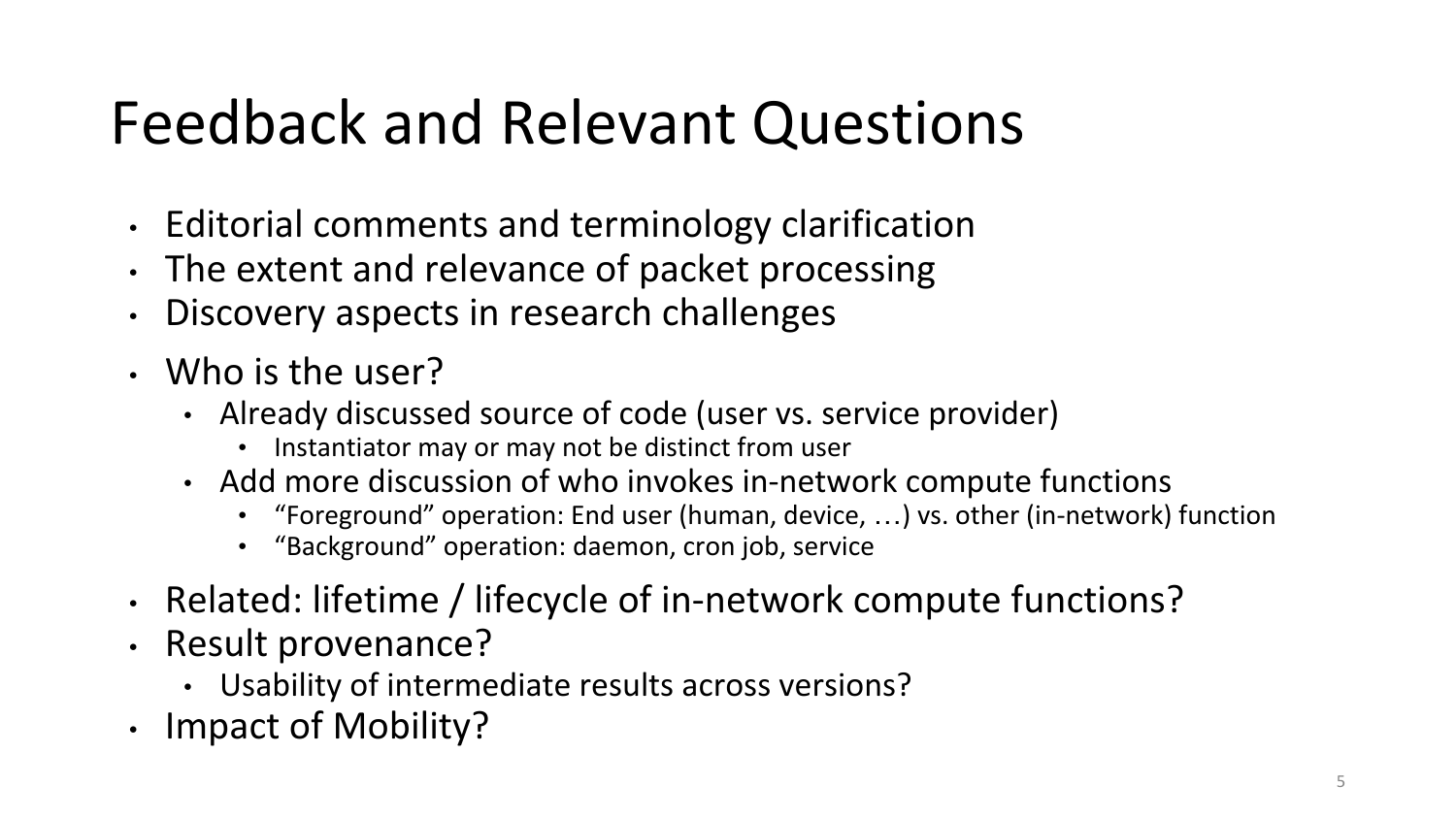## Computing in the Network vs. In-Network Computing

- Not (just) about integrating computing in the "capital I" Internet
- Not as an alternative to present cloud architectures
- Rather: applying Internet principle to distributed computing
	- But also employing distributed computing principles for overall system design
- And then building solutions for different environments (on similar principles?)
- Not necessarily constrained by TCP/IP limitations…
- Think also about exploring domain-specific solutions
	- E.g., Industrial IoT use case, ... <sup>6</sup>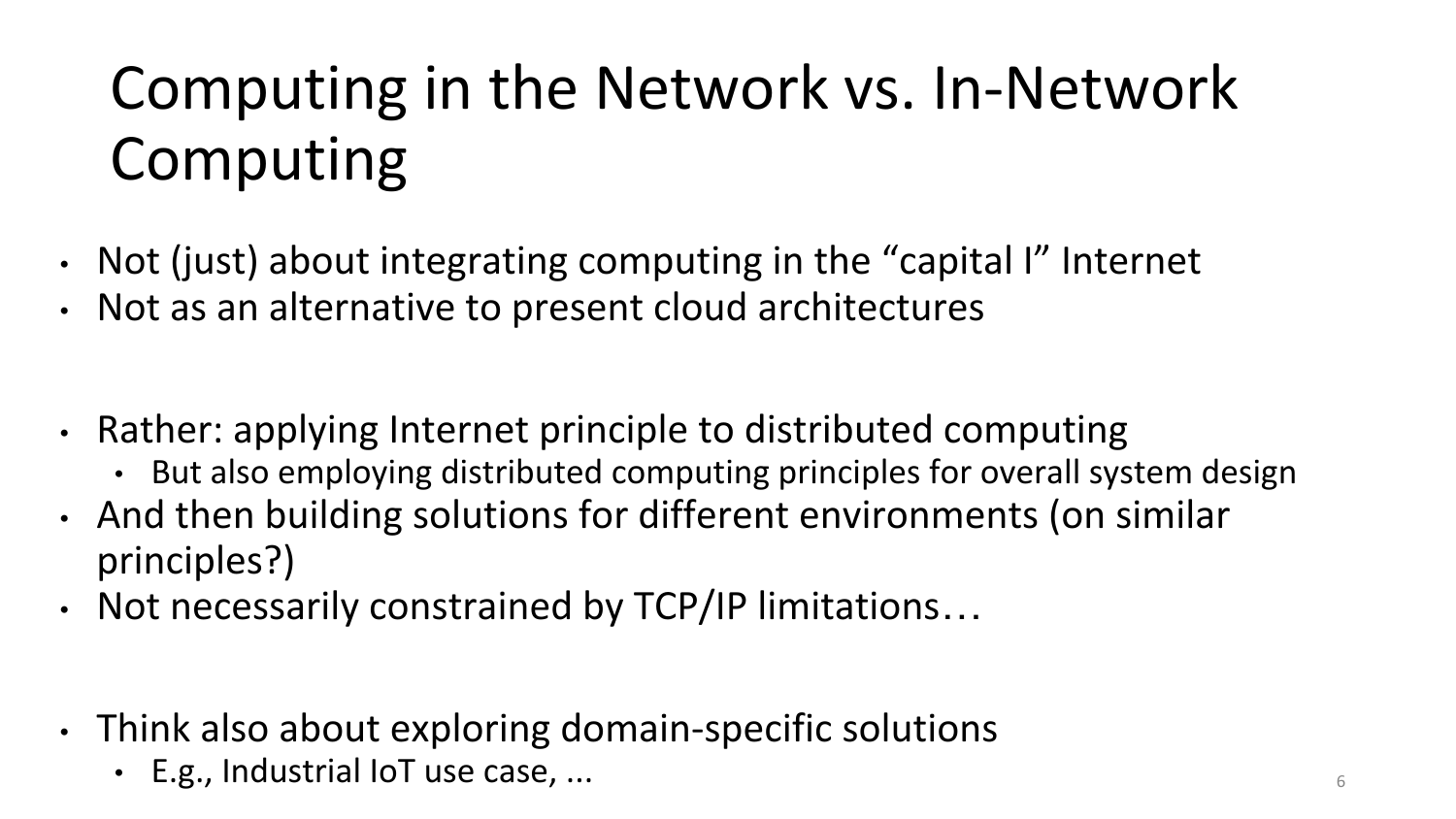## Authors' View

(not explicitly pronounced in draft yet)

- **• Computing in the Network: More than just forwarding packets to nodes that happen host VMs or processes**
	- Can be done today with various tools
- **• Embrace the idea of supporting distributed computing by leveraging networking concepts and mechanisms**
	- Instead of building better pipes between processes
- **• Enhancing TCP to support in-network computing not promising**
	- e2e (stream) model in conflict with hop-by-hop processing
	- Could possibly do better by rethinking requirements fundamentally
	- Security model unclear
	- Not sure a Research Group should fiddle with TCP  $\frac{1}{7}$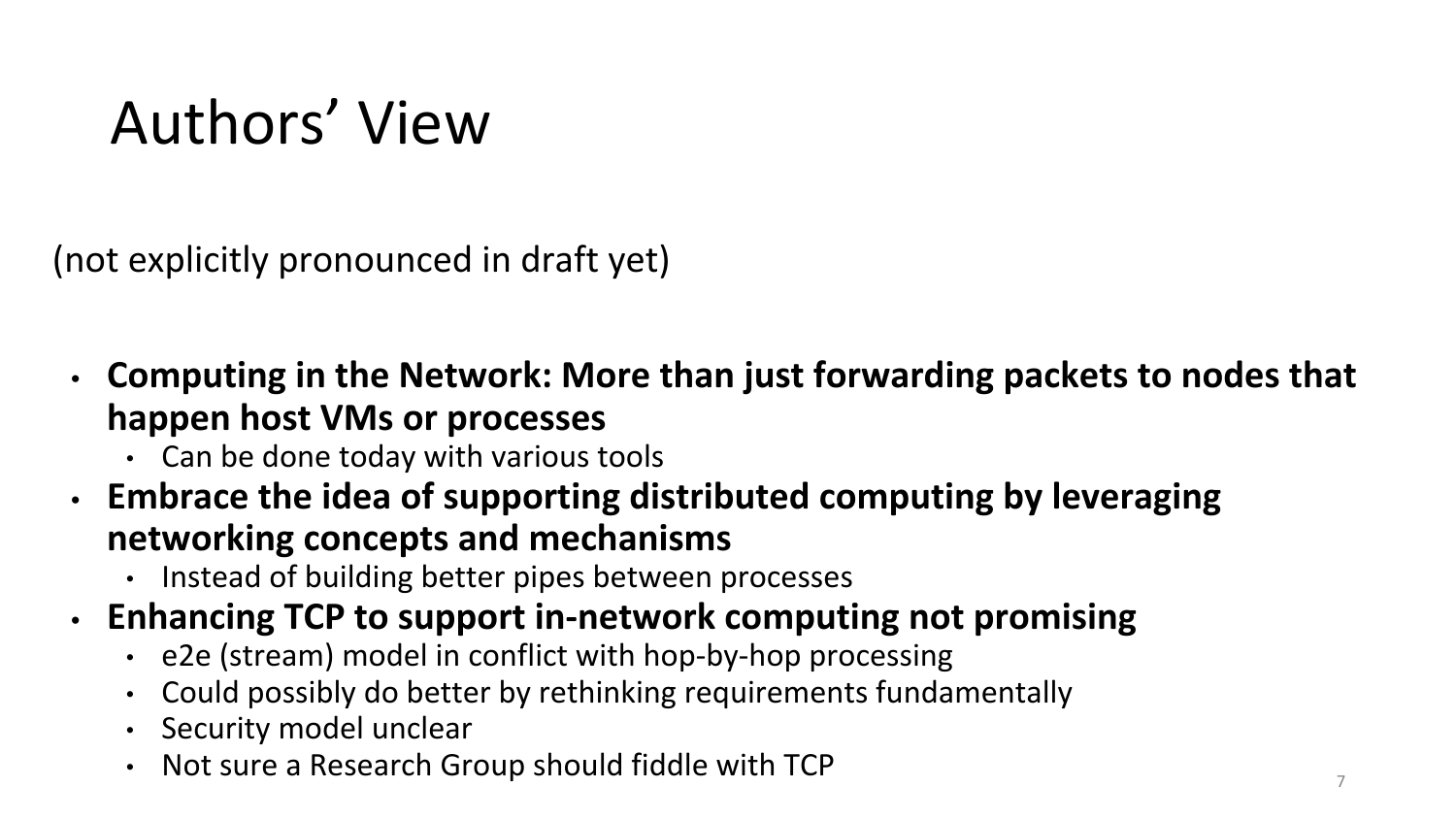#### Future Additions

- More use cases?
	- especially divert from classic cloud / edge scenarios
	- reference the use cases draft
- Beefing up related work towards diversity in progress
- Some form of taxonomy to aid discussion in COINRG?
- •Outline and structure the space that COIN work considers/addresses?
- •Overall goal remains:
	- help us understand problem not so much prescribing solutions
- $\cdot$  One size unlikely fits all call for broad exploration